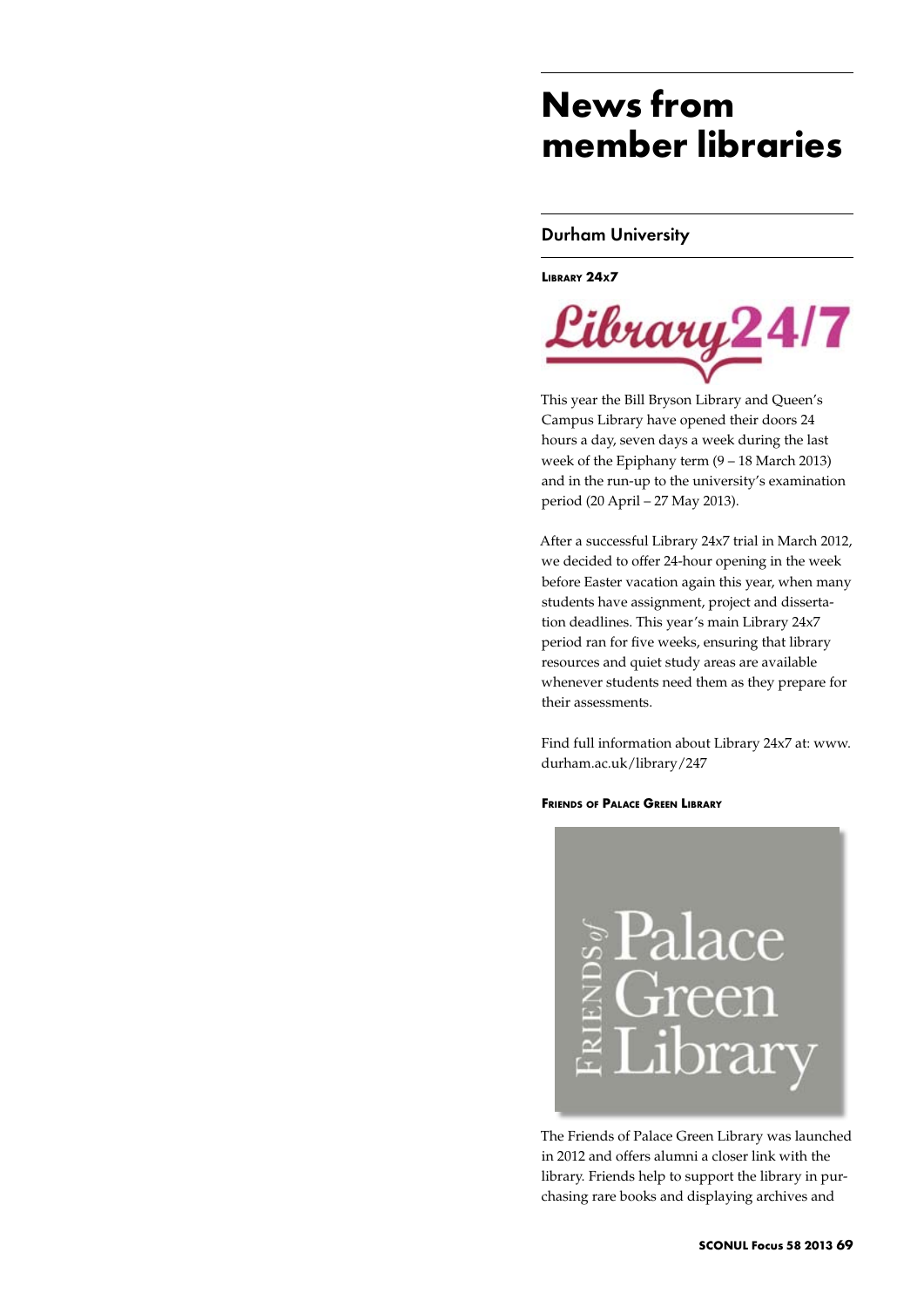special collections in a world-class venue. Friends also enjoy a range of benefits including a programme of lectures and visits and invitations to exhibition openings. To find out more about how to join the Friends, visit: www.durham.ac.uk/ library/asc/friends/



**A new book scanner for the Bill Bryson Library** Thanks to a grant from the university's environmental department, Greenspace, the Bill Bryson Library now has a new book scanner! Located on Level 2, the scanner was introduced in March 2013 and is free for students to use. The book2net Spirit scanner is designed specifically for copying book chapters and journal articles.

It's easy for students to create digital copies by scanning to a USB memory drive or sending scans to an email address. And because there's no need to print, it's environmentally friendly: the scanner uses significantly less energy than our photocopiers and uses no paper or toner.



### **More Books**

For the third year running, all taught students at the university were invited to make requests directly to the library for materials they wish us to buy. The campaign was launched in mid-Novem-

ber with a budget of £20,000, and ceased when the funds had been spent at the end of January. In total over 650 requests were made via the More Books web form in 2012–13. This resulted in the purchase of 466 items as a direct result of More Books requests, including 50 ebooks. Statistical breakdown showed that 68% of the requests came from taught students, with the remaining 32% from research students. Staff and other users were excluded from making More Books requests. We have again received very positive feedback from users, thanking us for the scheme and confirming how valuable they find it.



#### **Did you know? Online resources training**

The library has been trying out a new approach to information literacy training, driven by student feedback. Although we have a strong programme of traditional information skills sessions, with over 350 hours of teaching offered to over 6700 students in 2011–12 in direct liaison with academic departments, some students remain unaware of the full range of resources available. The library therefore launched a new programme of information skills sessions as part of this year's *Did you know?* promotional campaign, on which all students can book a place.

Sessions were offered to all taught students on four separate topics: using Google Scholar, and introduction to e-journals and databases, newspapers and news resources, and image databases. Although take-up levels were mixed, feedback was largely positive and we have decided to run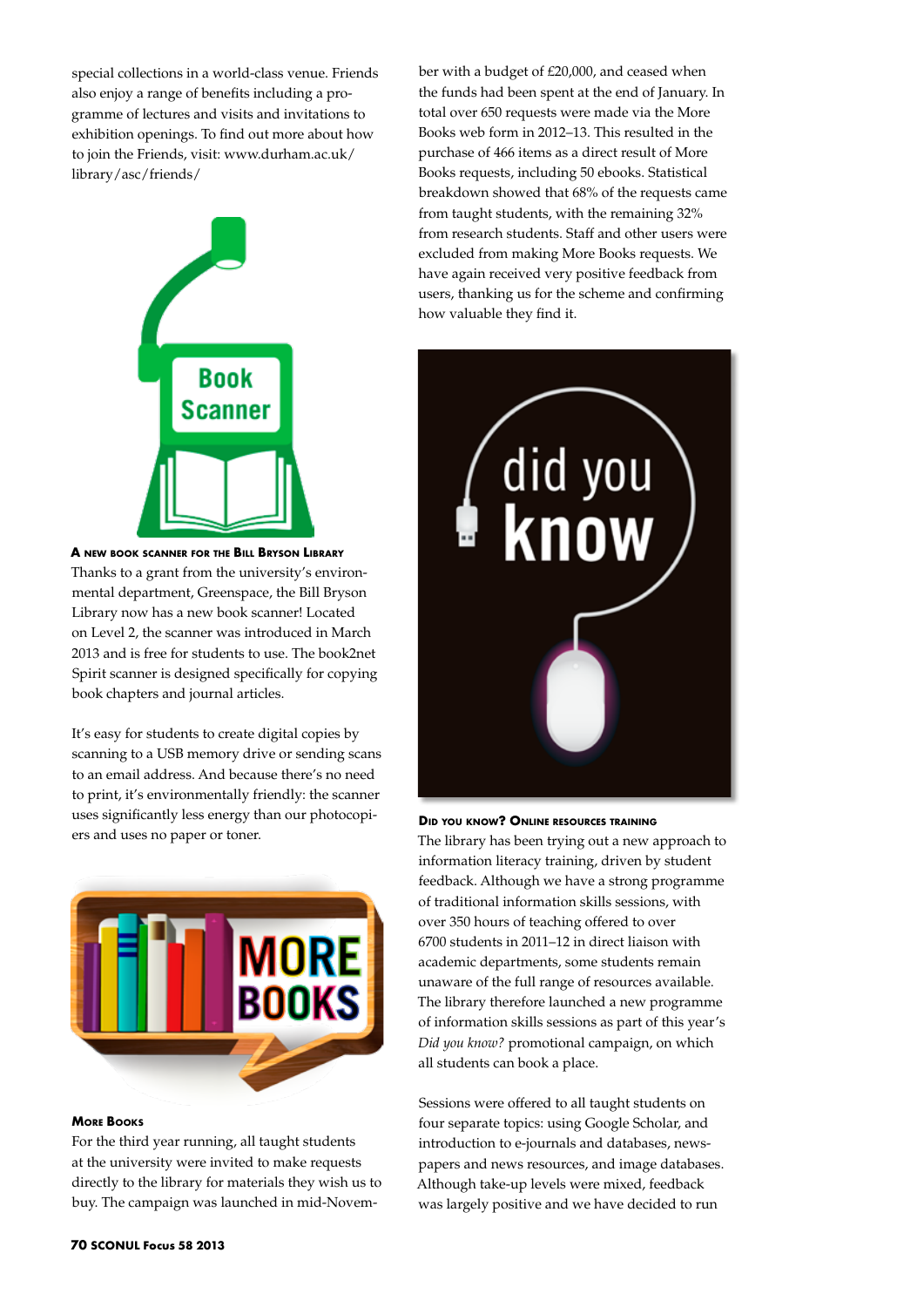the same sessions again next term to provide another opportunity for students to gain information skills outside of their module curricula.



### **Lindisfarne Gospels**

In the summer of 2013 one of the world's greatest books, the Lindisfarne Gospels, will be on show in a unique exhibition in Durham University's Palace Green Library.

Tickets have now gone on sale for this exhibition, which runs from 1 July to 30 September. The exhibition is a must-see contemporary interpretation of the North's most enduring story, the tale of our famous saint Cuthbert, and a chance to see some of Britain's most significant medieval manuscripts alongside stunning Anglo-Saxon treasures.

The Lindisfarne Gospels Durham exhibition is part of a partnership between Durham University, Durham Cathedral, Durham County Council and the British Library. For more information, visit: http://www.lindisfarnegospels.com/

*Ben Taylorson Academic Liaison Librarian benjamin.taylorson@durham.ac.uk*

*Rachel Smith Communications and Marketing Officer r.l.smith@durham.ac.uk* 

### University of Huddersfield

### **Customer Service Excellence**

Having received the Customer Service Excellence award a number of years ago, Library Services has recently had its latest CSE re-validation assessment (2 April 2013). This resulted in the total number of compliance pluses increasing to nine – the latest being in the area of individual and team commitment to customer focus. These results pave the way for the next three-year cycle of assessment in 2014, which will include the computing areas of the service.

### **SIMPLIFY PROJECT**

In summer 2012 we moved to a single Dewey sequence so that items would be easier for users to find. This represented a major shift away from our previous subject floor approach. It was also in line with our decision to concentrate subject librarian support across two floors rather than four. Additionally, print journals were placed into one title–alphabetical sequence, with other collections such as audio-visual, abstracts and theses being brought together in one place.

### **Archives – Heritage Lottery Fund bid**

The university holds internationally significant archives and special collections, particularly of contemporary British music and sport, but also of politics, women's history and the arts. We have high aspirations to make them more widely accessible and to safeguard them for the future, thus creating a better legacy of collections information and knowledge. The Heritage Lottery Fund has supported a development project (running from September 2012 to May 2103) to develop and refine our plans to transform the service, in particular the accommodation and facilities for users and collections, informational infrastructure and programming. We shall make an application to the Heritage Lottery Fund in summer 2013 for stage 2 of the project.

### **The Informed Researcher**

In conjunction with the university's Research and Enterprise Office, the library has used *The informed researcher* lens of Vitae's Researcher Development Framework as a basis to create our own information literacy framework for researchers, suited to local needs. The framework is supported by a series of workshops that run throughout the academic year in a structured sequence, supported by a range of online learning materials; see http://hud.libguides.com/InformedResearcher. Workshops cover areas within each of the domains of the Researcher Development Framework to help develop identified behaviour and attributes. These included referencing and data management, search skills, research ethics, publishing and more.

One workshop also launched our '9 research things' http://9researchthings2012.wordpress. com which aims to improve the use of social media by our researchers. The project is ongoing and will be evaluated at the end of the workshops.

### **Centre for Innovation in Information Services (CIIS)**

We have set up a new research centre that draws together the individual strands of excellence in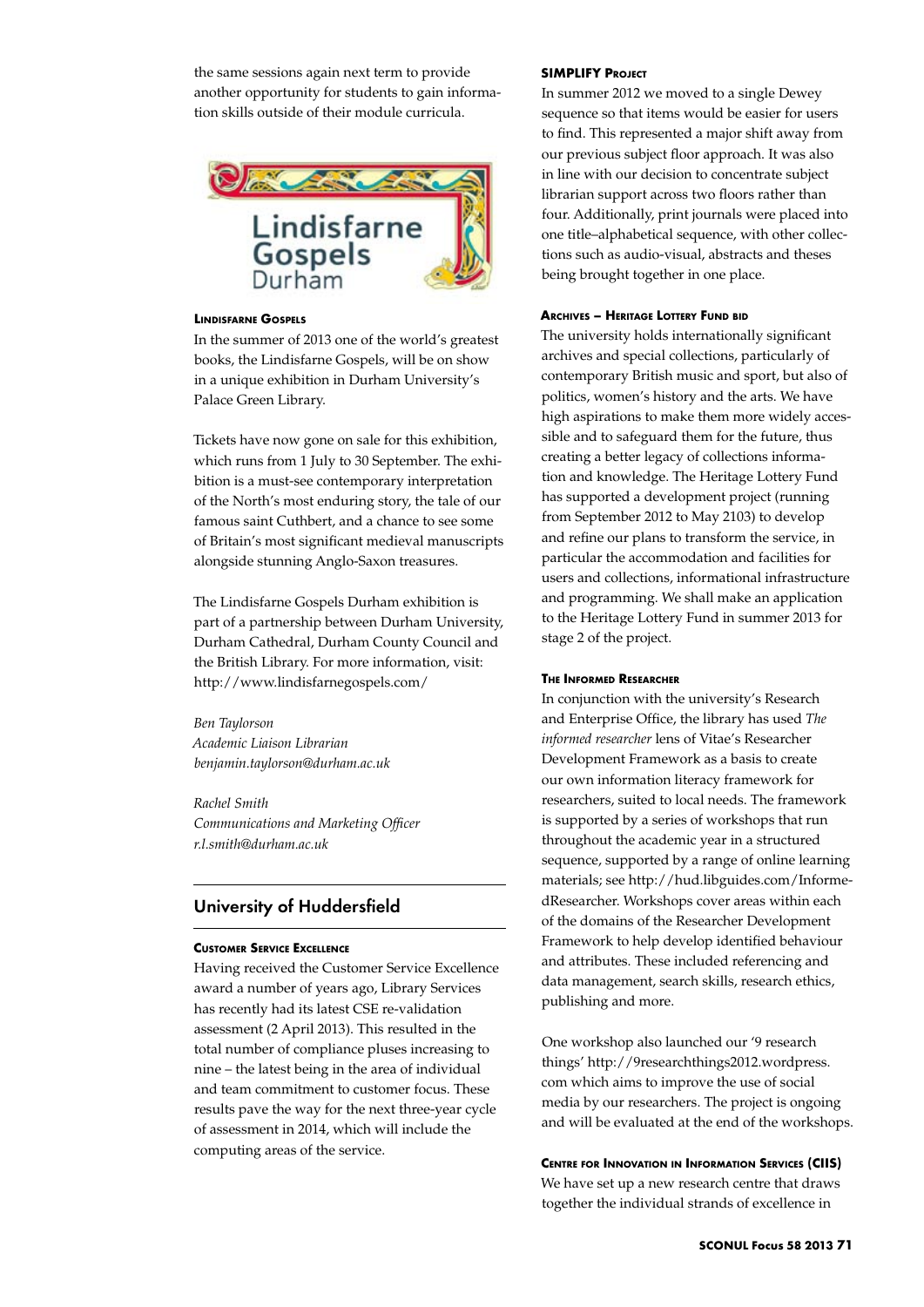research within in our service. It is intended to support practitioner research undertaken by staff across Computing and Library Services through the creation of a research community. One of our first projects, to be run in collaboration with colleagues from other institutions, will be a new conference, i2c2 (Innovation, Inspiration and Creativity Conference: Using Positive Disruption to improve libraries), in March 2014. You can view the progress of the project at: http://i2c2conference.org/

### Leeds Metropolitan University

### **Customer Service Excellence accreditation**

At the annual re-accreditation of our Customer Service Excellence standard in February 2013 our assessor recommended that we again be awarded Full Compliance, having held the standard and its predecessor, Charter Mark, since 2001. He noted that we have been able to maintain our excellent standard during these years whilst the service has transformed, especially in terms of the role technology plays. We were also commended for the work we have done on sharing our knowledge and expertise on excellent service with university services and faculties, which is contributing to our university's progress towards the standard as an institution.

#### **Mobile resources for staff and students**

We have developed a mobile version of many of our online library services, which will enable a better user experience for students and staff who use android smartphones, iPhones, iPads and tablet PCs. The new mobile site acts as a hub of services and is a combination of aspects of our website, VLE and other library related content accessible from mobile platforms, including the Blackboard Mobile app. Rather than trying to replicate all library services for mobile access in the initial stages, the content of the site has been analysed according to what is needed most from our students, based on an online student survey. The site will be under constant review to ensure we are using the latest accessible technology and to respond to feedback on its look and content.

### **Improvements at City Campus Library**

The study environment in our City Campus Library is undergoing a series of improvements, responding to feedback from student surveys. Silent study is now available on each floor, offering an alternative to group study. The first-floor study area has been reconfigured to provide more IT enabled study spaces, making it easier for

students to use laptops as well as to access library PCs; and additional plug points have been added to the ground floor. A new print area has been developed on the first floor and two new student meeting rooms with state-of-the art presentation equipment added. The way in which the new areas are being used has been reviewed during the first semester of 2012–13 to inform further developments of the building during summer 2013 and beyond.

### **Social Media – Pinterest**

We are continuing to develop our activities using social media. As well as engaging with our Twitter followers in conversations to celebrate National Libraries Day and World Book Day, we have created Pinterest boards for events such as Climate Week and International Women's Day. This format enables us to showcase library resources as well as raising awareness, promoting university-wide initiatives and supporting those with more visual learning styles.

## *Helen Loughran*

*h.loughran@leedsmet.ac.uk*

### Liverpool John Moores University

The re-opening of the City Library in William Brown Street, Liverpool, was celebrated in spring 2013 with a literary festival *In Other Words*. All the cultural institutions in the city were invited to contribute events to the programme and the City Council organisers must have been delighted with the response, resulting in three weeks of over 200 events celebrating the spoken and written word. This culminated in 'Light Night' when many museums and galleries stay open until midnight, also the library's re-opening date when thousands of visitors came to marvel at the transformation of the very traditional building into a wonderful modern facility for the city. Our contribution to the festival was to host two public events *Musical Memories of Liverpool* themed round our popular music archives. We displayed the John Lennon Time Capsule and artefacts from collections including the *England's Dreaming* punk archive and the *Eric's Club* archive. Visitors were invited to write down or record their personal memories of concerts, gigs, and bands in Liverpool which will be stored alongside the John Lennon Time Capsule, to be opened in 2048.

At the same time, the Liverpool International Photography Festival, Look13, opened in galleries round the city. We have been working with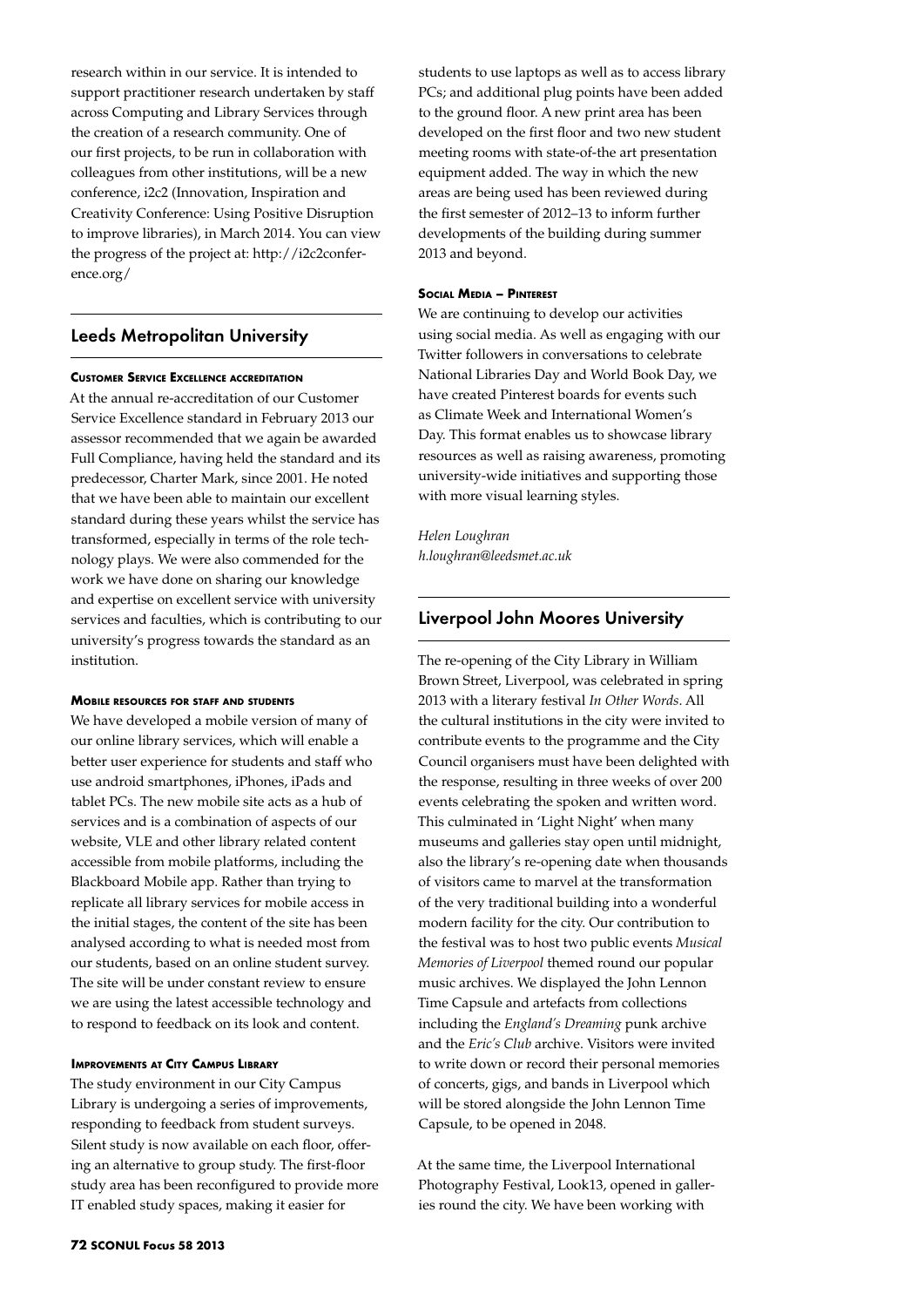

Musical Memories of Merseyside In Other Words Festival 2013 **Aldham Robarts Library**

Professor Mark Durden and Ken Grant from Newport University on some of the photographs in the Keith Medley Archive held at LJMU. Keith Medley was a local press and commercial photographer who left over 30,000 glass plate negatives of his work, donated to the university by family members. Mark and Ken selected some of the portraits taken by Medley in his Wallasey studio, mainly for passports, which are unusual in that he took two images on each plate. These resulted in a set of very striking images which were printed up for the exhibition *Double Take* in the Walker Art Gallery from May to September. We produced a book containing all the images and a very interesting essay by Mark Durden which has generated interest from the photography magazines and is being well reviewed.



*Professor Mark Durden and Jon Medley at the opening of the Double Take exhibition*

These two events were a new venture for us, aiming to fulfil a strand of the university's strategic framework relating to civic engagement. They have been very rewarding and we hope to have two more public events in the autumn, again themed around our archives.

*Valerie Stevenson v.stevenson@ljmu.ac.uk*

### London Business School

### **Old Marylebone Town Hall**

On 26 November 2012 the School signed the lease for Old Marylebone Town Hall, a striking Grade II listed building (designed by Sir Edwin Cooper and opened in 1920) on the Marylebone Road, ten minutes' walk from the main School campus. The acquisition is an opportunity to accommodate future expansion for the School and will include a 200-seat- and several 100-seat-lecture theatres with associated seminar rooms, study, social and dining facilities. A major fundraising effort is under way so that the Marylebone Centre (as it will be called) can open in autumn 2016. The library has already been actively planning for its new location in the annexe of this exciting (and challenging!) space.

### **SCoRe website has ceased**

The SCoRe project website, which has maintained a distributed archive of company annual reports, ceased as of 21 March 2013. The SCoRe project was funded by the UK higher education funding bodies' Research support Libraries Programme and ran from October 2000 to July 2002. One of its legacies was a website containing a national UK catalogue of printed company reports covering the collections of the British Library, Guildhall Library, London Business School, Manchester Business School, Strathclyde University and the University of Warwick. In the ten years since SCoRe ended, annual report collecting activity in SCoRe libraries has declined as demands for space and online access to reports have increased.

### **Print annual reports collection unavailable**

The London Business School Library's collection of 32,000 printed annual reports covering 11,000 companies in the UK, Europe, North America and the Asia–Pacific is no longer available, pending digitisation. The rare UK items are being transferred to the British Library and any remaining items will be retained by our publishing partner for a brief period before disposal. This project will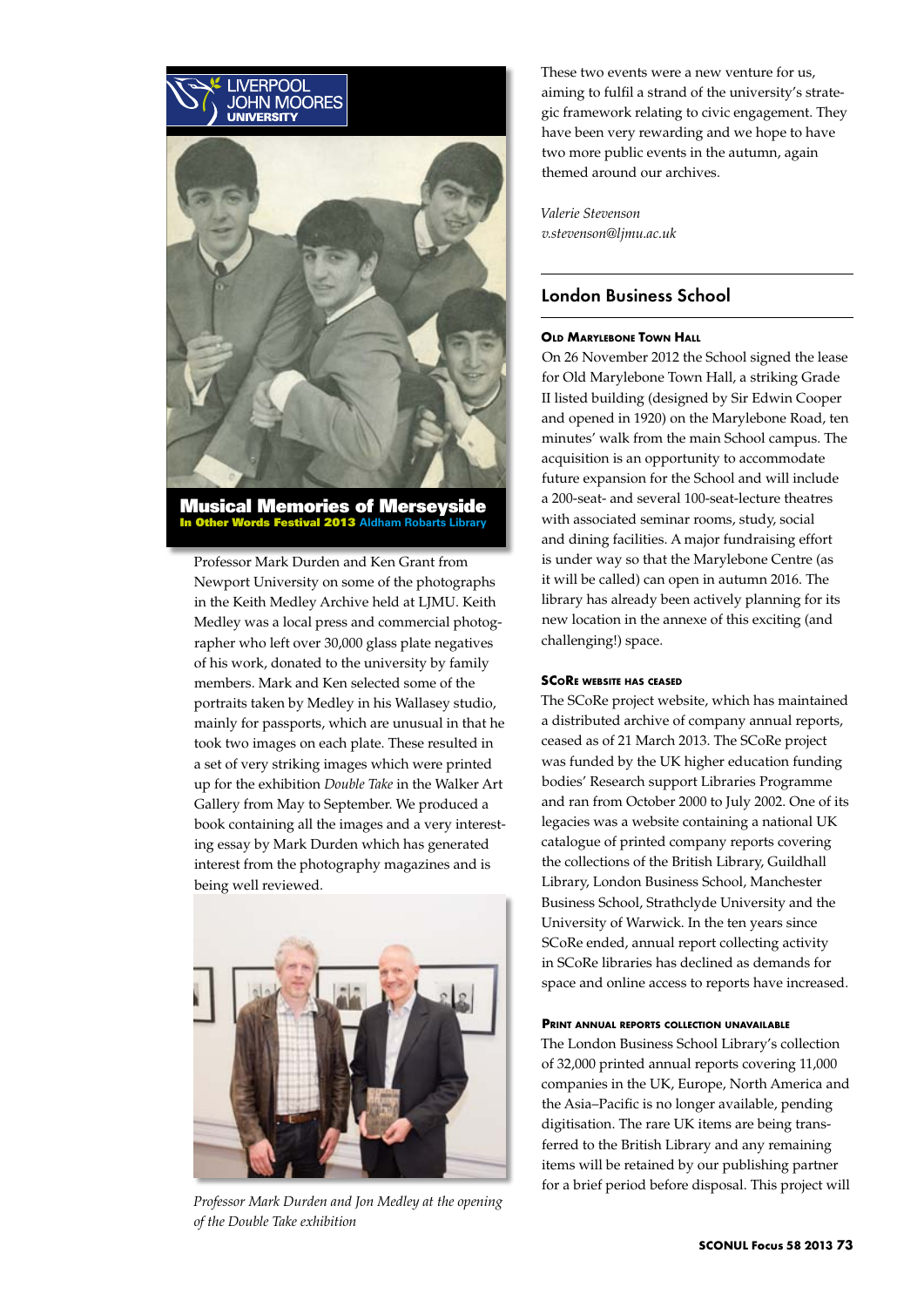save us c. 450 linear metres of shelf space as we plan for our new building.

In the 2013–14 academic session, visitors to our campus will be able to access the digitised versions of our reports as part of a much larger, global digital annual reports archive. We shall also be exploring alternative options (such as permanent loan to another library or digitisation) for our microfiche annual reports collection of over 41,000 reports.

### **Summon launch**

We have rolled out our new discovery service, Serials Solutions' Summon, to our students, staff and faculty. It offers a simple Google-style interface to search the full text (or the indexed data) of e-journals, newspapers and magazine articles, books / e-books, country reports, citations, case studies, business plans, reports, conference proceedings, working papers, theses and more.

In the future we hope to take advantage of Summon widgets for custom searches for specific user / interest groups and include content from our soon-to-be digitised annual reports collection and other business-related subscriptions. We have also taken the opportunity to migrate to 360Link from Serials Solutions resolver system at the same time and offer an improved e-journal A–Z finder function.

#### **New Library app**

Our new branded Library App (using the Sirsi-Dynix Bookmyne+ module with our Symphony Library Management System) is now available from the iTunes Store with a Windows phone version to follow in the summer. Users can check the library catalogue and their library account, renew items and save book lists to their mobile device. This also has the distinction of being the first official School app.

### **Coming soon**

We hope to release details of our new 'holographic' librarian kiosk for out-of-hours support, code-named HOLLI, in a future SCONUL Focus.

*Ann Folkmans & Tim Wales*

### Middlesex University

It has been several restructures since we last submitted an update to SCONUL *Focus*, so the following may be of interest to colleagues – with apologies for some self-plagiarism of an update

that appeared in the M25 Consortium e-bulletin in January 2013.

### **You can ask us anything**

Over summer 2012, the university went through a major restructure in support of the new strategic plan. This involved a planned shift in expenditure from administrative to academic staff, an increase in the number of schools from four to six and the centralisation of almost all administration that had previously been based in schools. This change included the creation of a single student helpdesk which consolidated and replaced previous faceto-face enquiry points spread over the campus including school student offices, a student services counter and the library helpdesk.

The new service, UniHelp, operates seven days a week during term-time: 8.30 a.m. to 9.30 p.m. Monday to Friday and 11 a.m. to 6 p.m. Saturday and Sunday. The physical UniHelp desk is based in the Sheppard Library, and is supplemented by an email, telephone and web form enquiry service managed by us through an offshore partner. UniHelp covers all general student enquiries and has an online booking system for making appointments for specialists. It also handles the receipt of print-based coursework, although the volume of this should diminish over time as the university phases in e-submission.

The student helpdesk project, led and managed by Learning Resources, involved almost every department in the university. It was launched in September 2012, less than eight months after the university executive decision to go ahead to implementation. It extended student support hours by 177% with no increase in staffing costs and dealt with well over 100,000 enquiries in the first term. We are now planning to be the first UK university to implement a new bespoke helpdesk software package to underpin the service. This is near completion and will be in place by this summer.

### **LR Becomes LSS**

In November2012, the disability, student welfare and counselling, and international student liaison teams (previously part of student services in the registry) and the dyslexia service (which had for many years been part of the Centre for Learning and Teaching Enhancement) moved into 'Learning Resources'. We took this opportunity to rename ourselves 'Library and Student Support' (LSS). The re-introduction of the 'L-word' back into the service name was widely welcomed as the days when learning resource centre had a